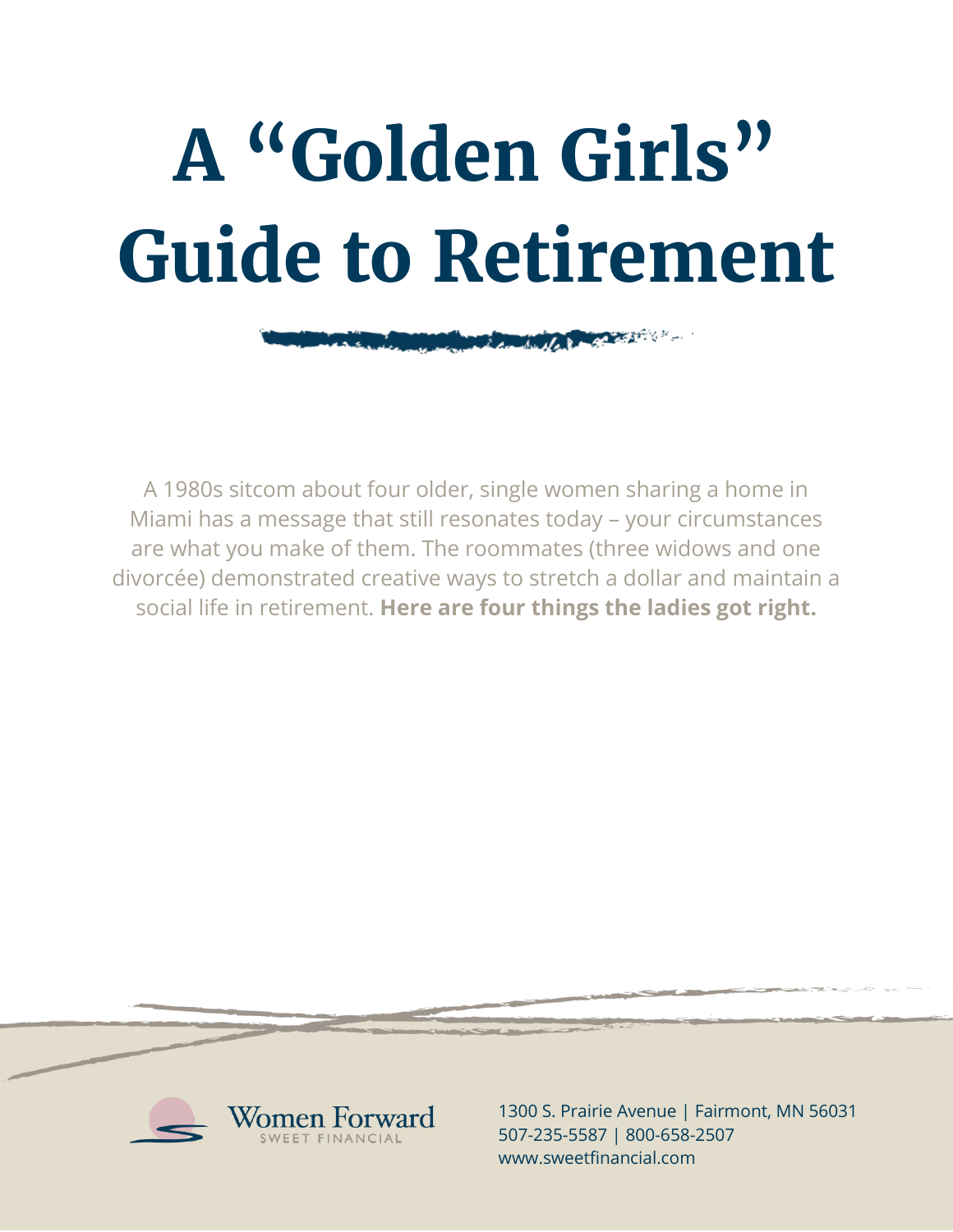

A 1980s sitcom about four older, single women sharing a home in Miami has a message that still resonates today – your circumstances are what you make of them. The roommates (three widows and one divorcée) demonstrated creative ways to stretch a dollar and maintain a social life in retirement. **Here are four things the ladies got right.**

# **Create a Social Support System**

The Golden Girls' shared house showed how important companionship becomes as we age. In fact, taking on a roommate late in life is not uncommon. In 2013 more than a million single women 45 and older were living with a roommate who wasn't a relative, according to the U.S. Census Bureau's Annual Social and Economic Supplement. Could a retirement roommate be an option for you? Someone who can help you stay active and help enrich your life by sharing both financial and social resources?

### **Stay Active**

Whether they were tap-dancing the night away or sparkling in sequined workout gear, the Golden Girls (well, Dorothy, Blanche and Rose at least) kept in shape. That's important because your physical health becomes more closely linked to financial health as you age. Avoiding tobacco, exercising and eating a well-balanced diet are proven ways to cut your risk of developing heart disease and other chronic illnesses.

# **Find "Second Act" Careers**

The characters of the beloved sitcom never stayed unemployed for long, with jobs including substitute teacher, entrepreneur and crisis counselor. Bringing in a little income past retirement age will not only help your nest egg last longer, but could help you wait to claim Social Security, resulting in higher benefits.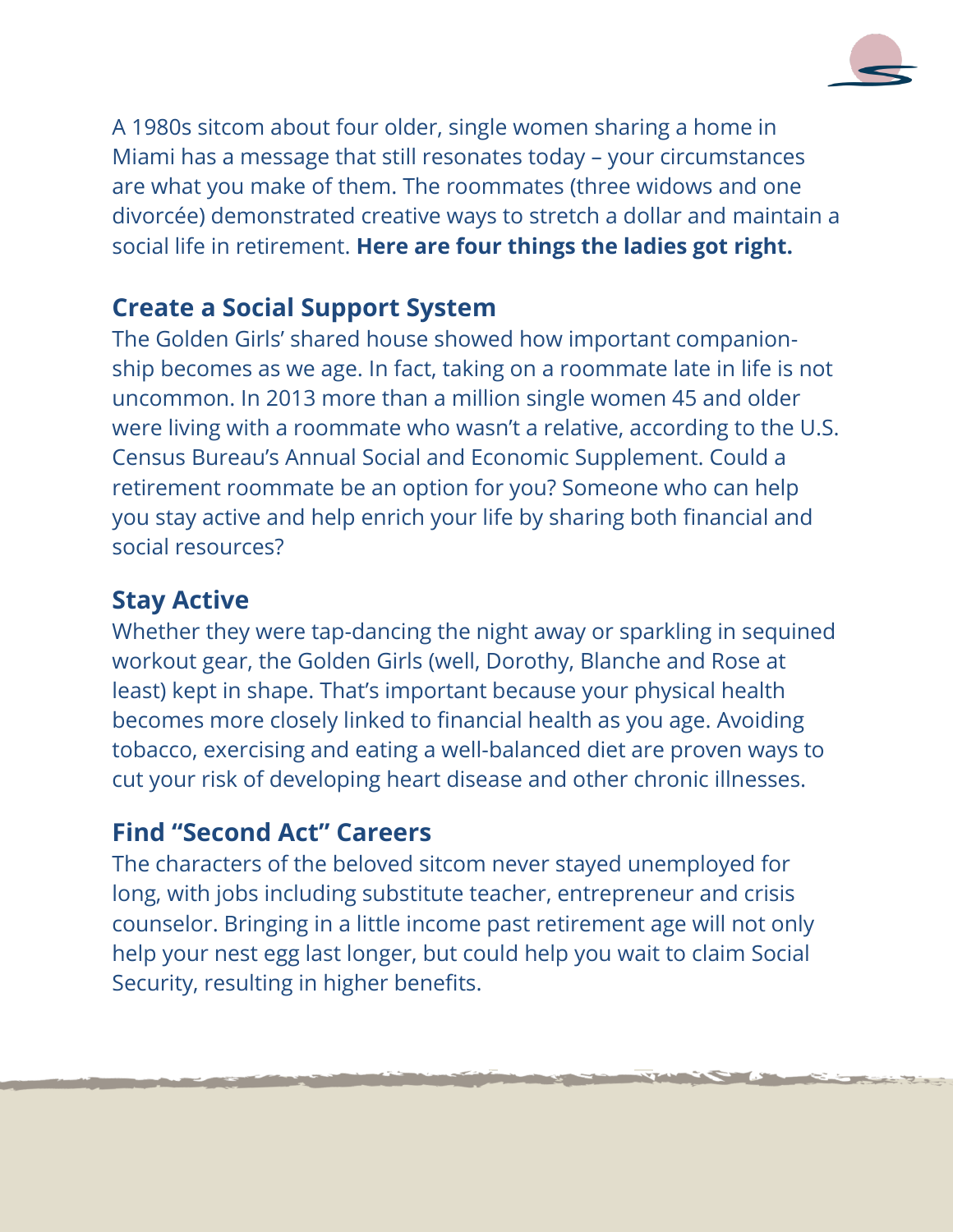

#### **Top part-time jobs for retirees:**

- Librarian assistant/aide
- Bookkeeper
- Personal and home-care aide
- Handyman
- Medical assistant Source: AARP

# **Make the Most of Financial Resources**

The roommate arrangement helped the Golden Girls make ends meet and maintain their independence. With the average American woman age 65 and up living on \$11,500 less than a man of similar age, that's an important point. Whether you prefer to live alone or with loved ones, you should resolve to have a solid plan in place when it comes to financial and lifestyle decisions for your retirement.

**• Social Security**: If you can delay claiming your benefit until after full retirement age, your check will increase. Widows and divorcées have more claiming options.

• **401(k):** Challenge yourself to contribute as much as you can. If your employer matches contributions, make sure you set aside enough to get the maximum.

• **Long-term care insurance:** If you find yourself needing skilled care over an extended period of time, this coverage can help in ways Medicare can't.

• **Life insurance:** Yes, singles may need life insurance, too. Especially those with dependents. The right policy for you will take into account your income level, debt, assets and any dependents.

• **Will and healthcare directives:** To ensure your wishes are carried out, including the transfer of your estate and how you want medical decisions made, you must document them.